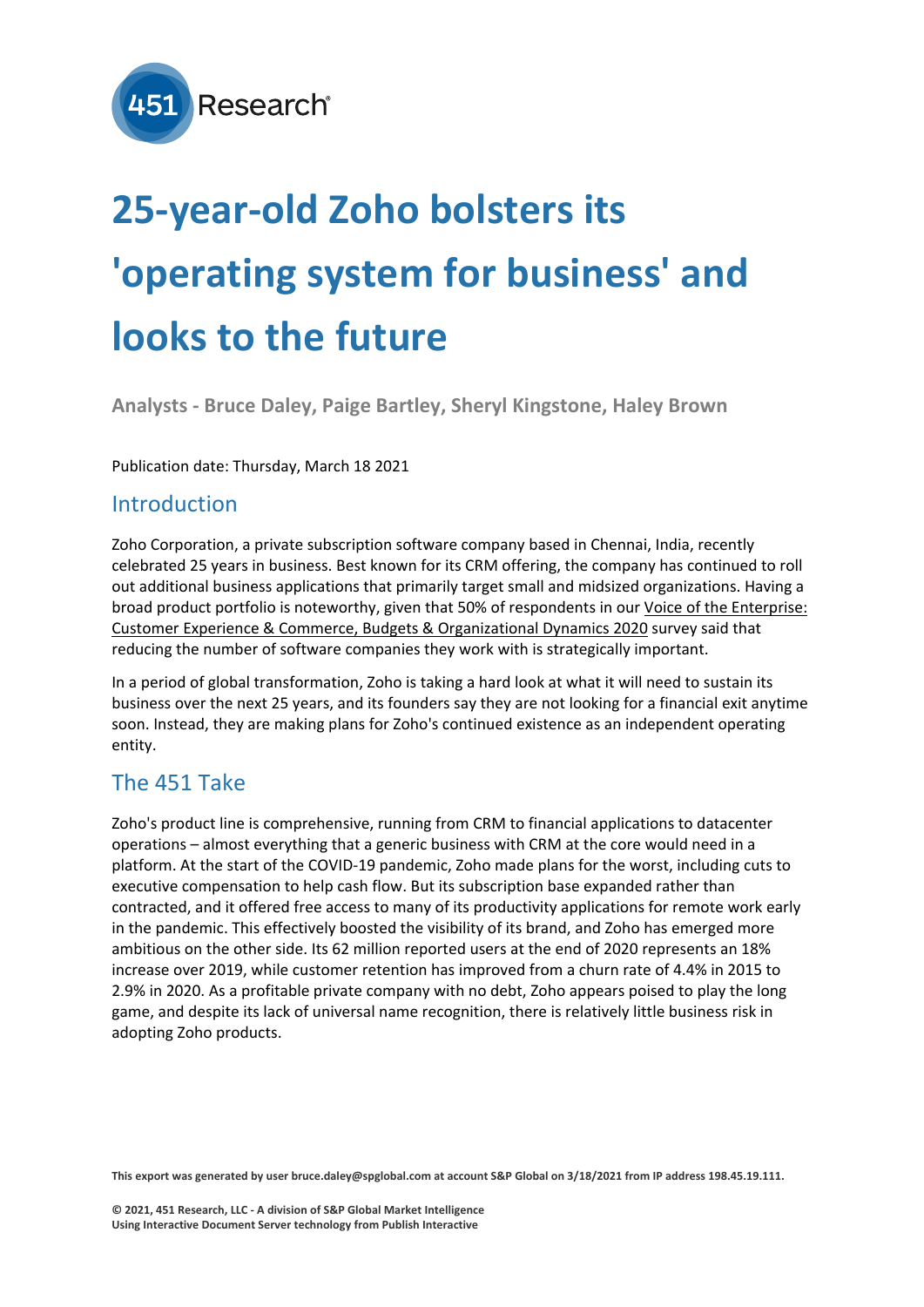# **Context**

Zoho recently hosted a ZohoDay virtual event to celebrate its 25th anniversary. Throughout the company's life, cofounder and CEO Sridhar Vembu has cast a large shadow over the business. At age 53, he could conceivably still be at the helm 25 years from now – although he did allude to practicing the Hindu concept of Vanaprastha, referring to a life transition in which a person hands over responsibility to the next generation in order to take a more advisory role. Sridhar recently relocated from Pleasanton, California, back to India's Tamal province, where he spends part of his time teaching grade school.

Yet Sridhar is still very much a force at the company. During the ZohoDay conference, he articulated four macro trends he sees as driving the software business over the next 25 years:

- Managing the challenges of building a distributed company
- Compressing the tech stack
- Avoiding financial bubbles
- Accepting the turn toward regional and national self-sufficiency.

Zoho has been bootstrapped from the beginning, is profitable and has never taken on outside capital. Sridhar sees the software markets Zoho competes in as subject to potential financial bubbles caused by special-purpose acquisition companies (SPAC), so it manages its finances very conservatively to avoid getting caught in those whirlpools. Zoho currently has roughly 9,000 employees worldwide.

#### **Products**

As COVID-19 has demonstrated, organizations will have to think differently about their business as they embrace a workplace where much of the work is done remotely. Zoho's own challenges managing a distributed business have figured prominently in its recent product development direction.

Since 2005, Zoho has introduced new functionality in its CRM product line, and this year was no exception. It introduced three new products – CommandCenter, Lens and Bigin. CommandCenter (known as Canvas within Zoho CRM) is an outward-facing workflow management tool designed to automate customer follow-ups. Lens is a field service application that enables off-site troubleshooting by allowing remote access to smartphone cameras, while Bigin is a carefully pruned version of Zoho CRM targeted at the low end of the market and offering a new pricing plan.

The CommandCenter high-end customer automation tool will likely have the most appeal for larger organizations. To set it up, Zoho CommandCenter customers first have to gather all the required content and then map it fairly precisely into their customer-facing workflow. All this work may make the product appealing to Zoho partners that can offer add-on services to implement it.

Lens, on the other hand, saves up-front work by helping field-service organizations examine problems remotely – very handy in a pandemic. Featuring a flavor of augmented reality, Lens offers comprehensive remote assessment and assistance for a range of physical equipment, which can reduce downtime and enhance worker safety.

Bigin is a scaled-back version of Zoho's flagship CRM product centered on pipeline management. The product also adopts a different pricing model based on the number of records as opposed to the number of seats. The multiuser version of Bigin starts at \$84 a year with up to 50,000 records, which should be an attractive price point for solo entrepreneurs, startups and side businesses.

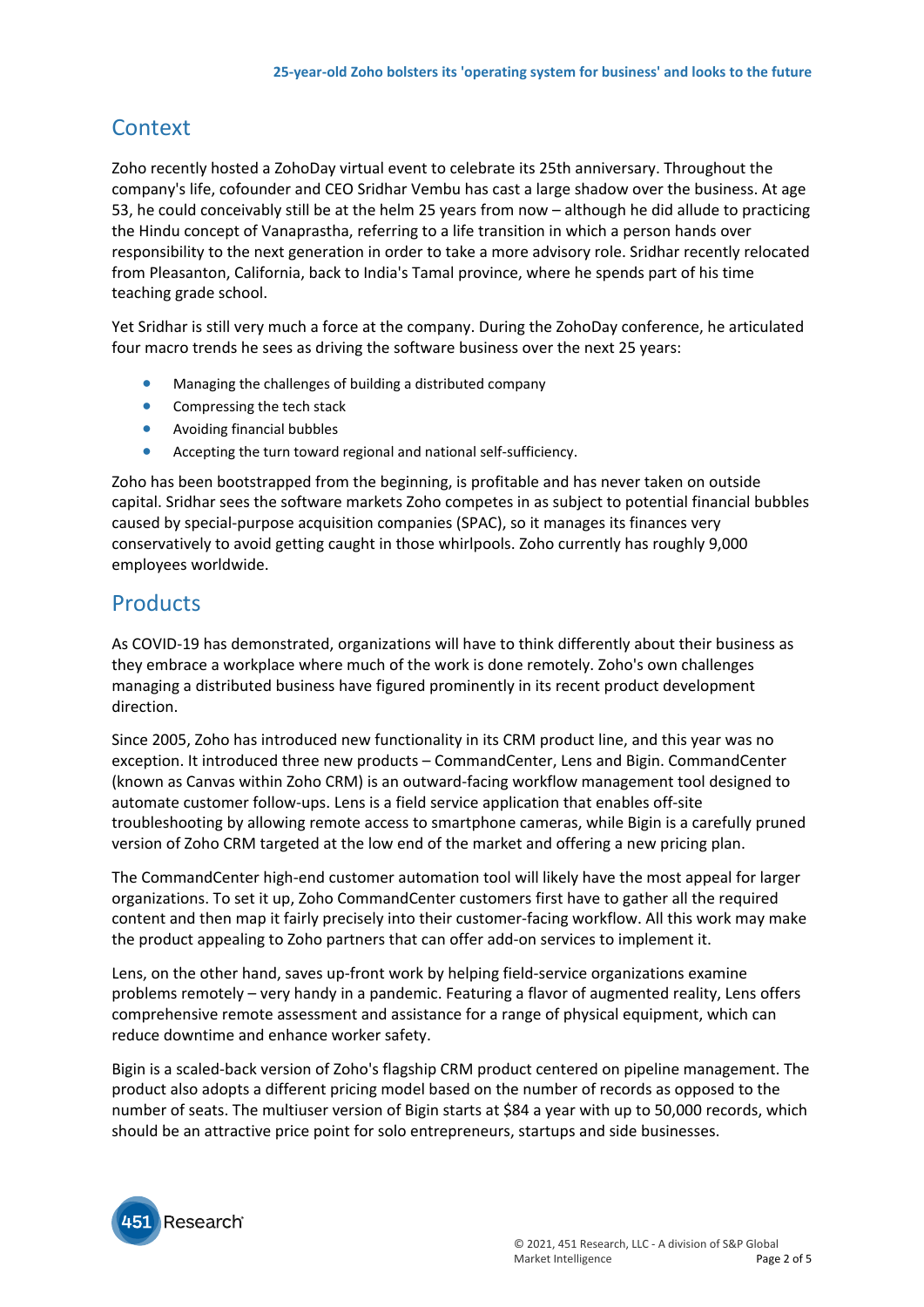There are still plenty of greenfield opportunities for this product, with CRM underused among small businesses. CRM implementations are moving away from historic data stores toward more valueadded automation capabilities focused on strengthening account relationships. According to our Voice of the Enterprise research, only 35% of small businesses use CRM, while another third are in the consideration phase or are looking to redeploy. Almost 70% of 'digitally driven' organizations have deployed CRM, while less than half of 'digitally delayed' vendors currently use CRM.

Modern CRM suite platforms provide greater flexibility and scalability, allowing for more seamless integration with existing investments. With the maturation of core CRM offerings, we are seeing a shift in the factors that influence likelihood to recommend and to repurchase, with customers increasingly prioritizing agility of the platform and industry-specific functionality. The impact of these two factors on renewal decisions for CRM subscriptions is evident in our [Voice of the Enterprise:](https://clients.451research.com/reports/101413)  [Customer Experience & Commerce, Vendor Evaluations 2020.](https://clients.451research.com/reports/101413)

CX vendors are attempting to help customers overcome previous failures by applying more agile, intelligent and data-driven platforms. The pace of innovation is important for data-driven experiences using AI and machine learning, intelligent automation and usability. Where Zoho is winning is illustrated by the fact that among key factors influencing vendor selection on average, the top requirements are ease of use for lines of business and existing software investments with that vendor.

One missing component in Zoho's current product plan is the lack of industry verticalized products compared with other vendors. Although Zoho management assures us this is on the roadmap, its products most appeal to companies operating in the long tail of large business ecosystems. Many of these companies operate in niches so small there is little incentive for vendors to offer packaged solutions. Zoho's no-code platform, Zoho Creator, is appealing for these customers who need to customize their own solution, although there is an extensive partner network to help them solve more difficult problems.

As if to demonstrate the agility of its tools, Zoho ran its ZohoDay conference on an audio-video mashup platform custom built using ZohoBackstage, ZohoShowTime and ZohoMeeting. Although there were rough edges, this original approach demonstrated that the company has a clear roadmap for its product line in 2021. For Zoho, product clarity matters because its offerings range from sales, marketing and support applications to communications and collaboration tools, to finance, operations and HR functions as well as business process and personal productivity tools.

Zoho has also continued to expand its basic data management capabilities. With Zoho DataPrep, directly embedded within Zoho Analytics, users (such as business and data analysts) had already been able to perform a range of common data prep and cleansing functions to accelerate the business intelligence workflow, without needing to use third-party tools. Automation and guided functionality make the process of data prep easier. What is new is the announcement that Zoho DataPrep will also be offered as a stand-alone service beginning in Q2, further advancing Zoho's goto-market strategy to entice customers to adopt individual parts of the Zoho product line with the expectation of more business to come. The stand-alone Zoho DataPrep offering is in private beta today.

Although some products, such as Analytics or DataPrep, are offered as stand-alone items, its flagship product, Zoho One, is bundled. Over the last 15 years, the company has added between one and six new products per year. Since Zoho runs its business on its own software, many of these products were first developed for use in-house and later commercialized.

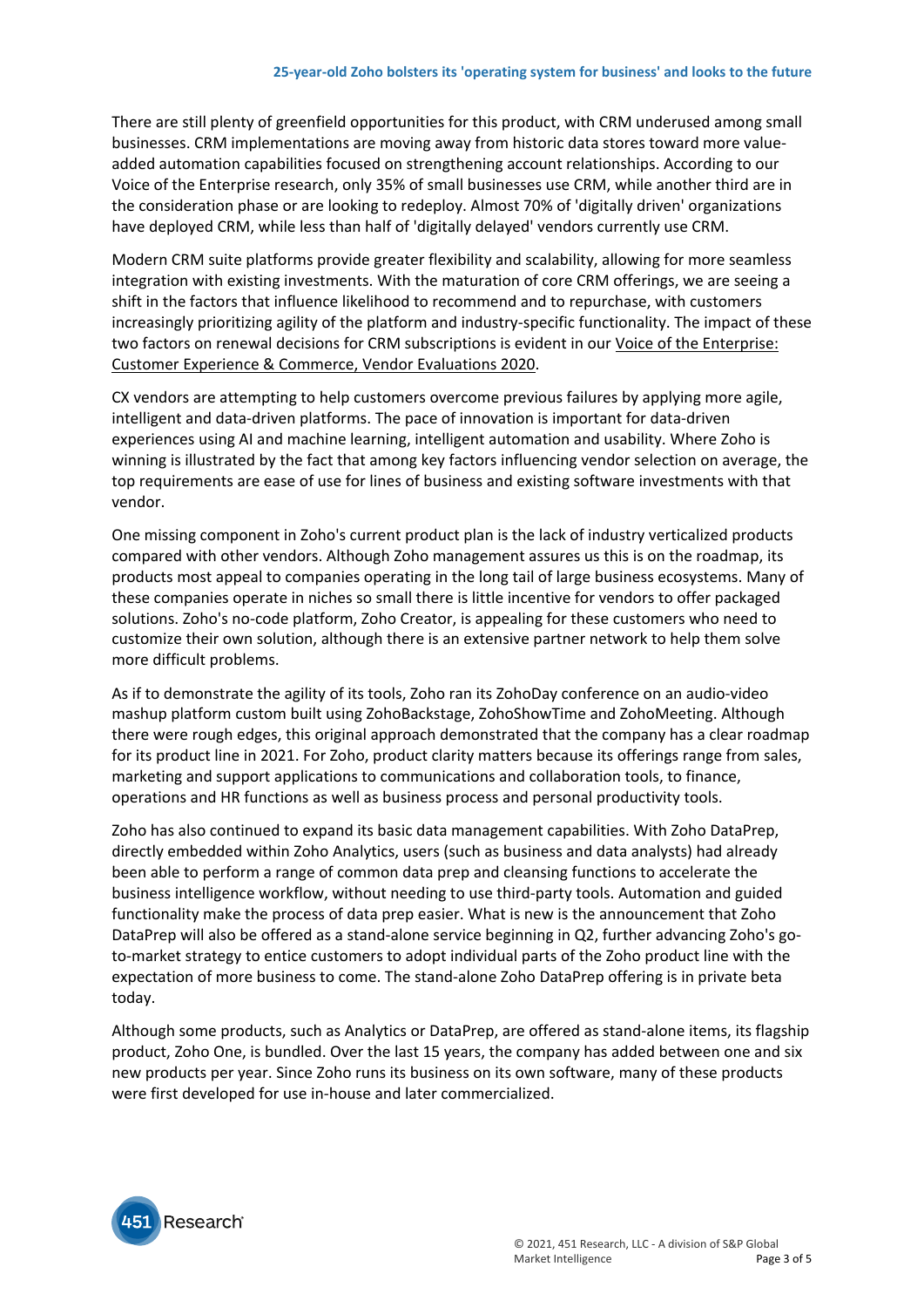## **Strategy**

Zoho has generally adopted a 'fast-follower' rather than a 'first-mover' business strategy. Instead of aiming to be the first to introduce something new, Zoho copies what others are doing, putting its own spin on capabilities and embedding them into its ever-growing portfolio. It then often bundles these proven features together at a more attractive price.

Zoho One, released in 2017, is representative of this strategy: providing access to all applications via simple per-user pricing. Zoho One currently costs about \$30 per user per month and bundles over 50 applications, with more in the pipeline. A Zoho One subscription grants access to an extensive portfolio, including tools for pipeline management, surveys, remote access, project management, expenses, subscription management, recruiting, workflow management and word processing. The company positions the Zoho One mélange as an 'operating system for business.'

Zoho perceives an industry-wide trend toward shortening supply lines and is incorporating this into its strategy. To take advantage of the overall localization trend, Zoho has expanded its satellite offices. Some of those offices, in turn, have pushed their operations deeper into their respective countries by opening branches in rural areas. In the US, Zoho plans to expand a successful program it launched in India to train 1,000 qualified high school graduates to code. Focus on geographical reach and access to skills programs helps Zoho take advantage of regionalization to grow the technical talent it needs to match its ambitions.

#### **Customers**

The company claimed 62 million users by the end of 2020, an 18% increase over 2019. Zoho particularly appeals to smaller business-to-business companies operating in the long tail of large hardware, software, services, manufacturing, real estate, retail, and banking and financial services ecosystems. Many of these companies operate in niches where there are no packaged solutions to speak of. This is where Zoho Creator no-code tools come in, along with a partner network to help deployment. Over the last five years, Zoho claims that customer retention has improved, going from a churn rate of 4.4% in 2015 to 2.9% in 2020. Many of Zoho's customers are like the company itself: financially conservative, independent and perhaps iconoclastic.

## **Technology**

From a technology perspective, the most important trend identified at ZohoDay was the industry tendency to compress the tech stack. Since IBM entered the PC market in 1981 by outsourcing key components to Microsoft and Intel, most hardware and software companies have fit themselves somewhere into a technology stack.

As long as applications within the layers of a stack are written to specific protocols, each layer in the stack works with the layers above and below. But with the rise of hosted platforms, some players are compressing the stack to shorten the supply chain and cut costs. This may give Zoho operational advantages over competitors like HubSpot or Salesforce that rely on Amazon Web Services for critical parts of their stack.

Perhaps the most significant product announcement at ZohoDay was news that the company intends to design its own hardware chips optimized for its applications. Although this effort mostly helps Zoho lower its operating expenses, customers should expect to see some advantages as well, such as better performance on client devices.